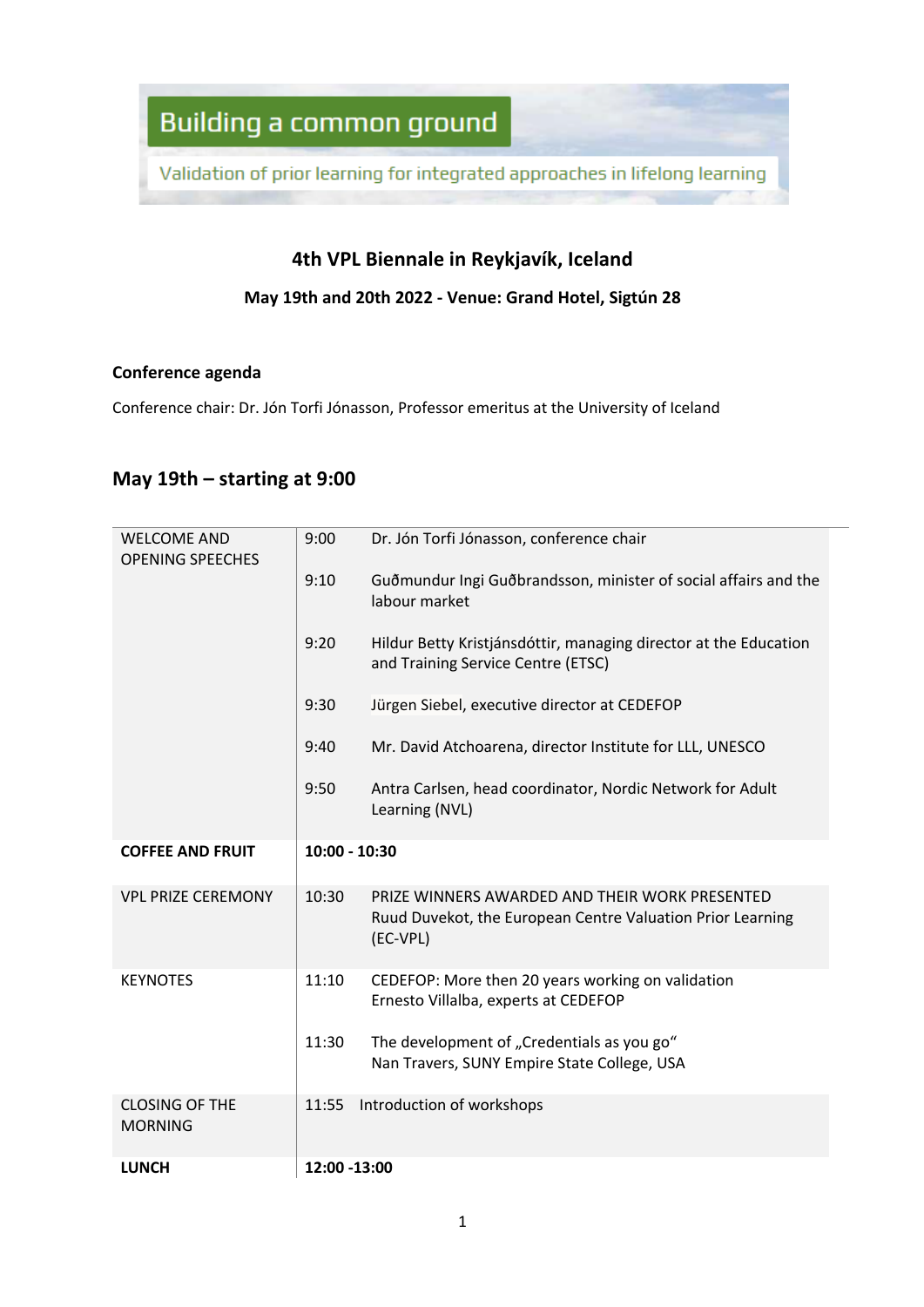### Validation of prior learning for integrated approaches in lifelong learning

| <b>WORKSHOPS</b>                               | $13:00 - 14:20$ and $15:00 - 16:20$                                                                                                                                                                                                                        |  |  |
|------------------------------------------------|------------------------------------------------------------------------------------------------------------------------------------------------------------------------------------------------------------------------------------------------------------|--|--|
|                                                | Parallell workshops (before and after coffee break)<br>*Except for the Research strand                                                                                                                                                                     |  |  |
| <b>VPL AND WORKING LIFE</b>                    | -Validation in working life in Sweden - a national approach through the<br><b>BOSS project (ESF)</b>                                                                                                                                                       |  |  |
|                                                | Pär Sellberg and Helén Björnsdotter, Swedish National Agency for Higher<br><b>Vocational Education</b>                                                                                                                                                     |  |  |
|                                                | -Validation in VA, sanitation and recycling – an example from a sector<br>participating in the BOSS project<br>Conny Larsson, Sobona                                                                                                                       |  |  |
|                                                | -Role of NGO's in Assesment and Certification System in Turkey<br>Saygin Baban, Head of Industry Councils and Entrepreneurship                                                                                                                             |  |  |
|                                                | Department at the Union of Chambers and Commodity Exchanges of<br>Turkey (TOBB) and General Manager at TOBB MEYBEM Certification                                                                                                                           |  |  |
|                                                | Center                                                                                                                                                                                                                                                     |  |  |
| <b>VPL AND EDUCATION/</b><br><b>TRAINING</b>   | -Validation for inclusion of New Citizens of Europe (The VINCE project)<br>Francesca Uras, project manager at European University Continuing<br>Education Network (EUCEN) and Jean-Marie Filloque, Independent Expert,<br><b>VPL and Lifelong Learning</b> |  |  |
|                                                | -Microcredentials as a tool to recognise knowledge, skills and<br>competences and support lifelong learning                                                                                                                                                |  |  |
|                                                | Greta Kirdulyté, senior researcher at PPMI (European research and policy<br>analysis centre)                                                                                                                                                               |  |  |
|                                                | -VPL as a lever for lifelong learning<br>Henning Salling Olesen, Professor at Roskilde University in Denmark                                                                                                                                               |  |  |
| <b>VPL AND PERSONAL</b><br><b>DEVELOPMENT</b>  | -The impact of RPL on career development, a Canadian perspective<br>Susan Forseille, PLAR Director at Thompson Rivers University                                                                                                                           |  |  |
|                                                | -AI aided tools for skills identification<br>Ulrich Scharf, managing director of SkillLab - career support                                                                                                                                                 |  |  |
| <b>VPL AND SOCIAL</b><br><b>SUSTAINABILITY</b> | -Guidelines for practitioners on VPL for migrants and refugees<br>Ms Marie Macauley, Programme Specialist, UNESCO Institute for Lifelong<br>Learning, Mr Ruud Duvekot, EC-VPL and Ms Deb Carr, Principal<br>Consultant, Think About Learning               |  |  |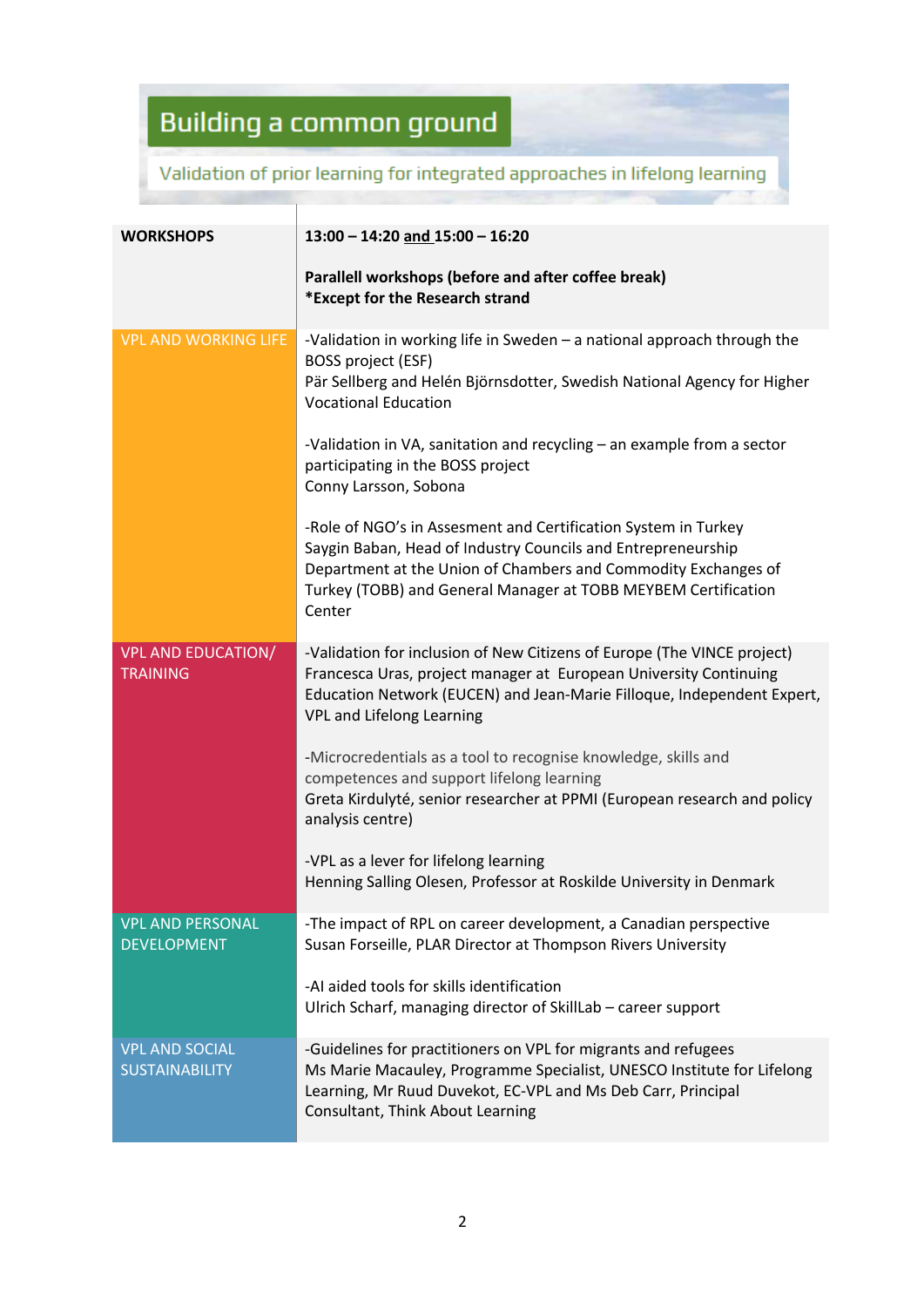### Validation of prior learning for integrated approaches in lifelong learning

|                                          | Adults (EAEA) | -Recommendations from the Upskilling pathways project led by EAEA<br>Gina Ebner, director for the European Association for the Education of                                                 |
|------------------------------------------|---------------|---------------------------------------------------------------------------------------------------------------------------------------------------------------------------------------------|
| <b>*RESEARCH STRAND</b><br>15:00-16:20   |               | -Career guidance and social justice<br>Sanna Vehviläinen, University of Eastern Finland                                                                                                     |
|                                          |               | -Individual perspective and access to VPL<br>Hildur Betty Kristjánsdóttir, Education and Training Service Centre and<br>University of Iceland<br>Soffía Gísladóttir, University of Akureyri |
| <b>QUALITY TOOL</b><br><b>INTRODUCED</b> | 16:45         | Launching of the Quality compass - Anni Karttunen, senior<br>specialist in educational policy, NVL/Globedu                                                                                  |
| <b>CLOSING OF THE DAY</b>                | 16:55         | Dr. Jón Torfi Jónasson                                                                                                                                                                      |
| <b>RECEPTION</b>                         |               | 17:00 – 19:00 Light refreshments in Miðgarður at Grand hotel                                                                                                                                |

#### **May 20th starting at 8:30**

| SET UP OF THE DAY        | 8:30            | Dr. Jón Torfi Jónasson, conference chair                                                                          |
|--------------------------|-----------------|-------------------------------------------------------------------------------------------------------------------|
| <b>KEYNOTE</b>           | 8:40            | A users voice - Jón Gnarr, Icelandic actor, comedian and<br>politician                                            |
| <b>VPL PERSPECTIVES</b>  |                 |                                                                                                                   |
|                          | 9:00            | ILO perspectives on VPL - Pedro Morena da Fonseca, ILO                                                            |
|                          | 9:20            | UNESCO perspective: Creating and embracing a culture of<br>lifelong learning - Marie Macauley, UNESCO UIL         |
|                          | 9:40            | EU perspective on VPL - Koen Nomden, European Commission                                                          |
|                          |                 |                                                                                                                   |
| <b>COFFEE AND KLEINA</b> | $10:00 - 10:30$ |                                                                                                                   |
| <b>KEYNOTES</b>          | 10:30           | VPL in Latin America: Certification of labour skills of the Pacific<br>Alliance                                   |
|                          |                 | Gloria Arredondo - EUROsociAL and Programme and Igor Dedic -<br>ChileValora/network of Pacific Alliance           |
|                          | 10:45           | Perspectives of VPL in Thailand                                                                                   |
|                          |                 | Ms Deb Carr, Principal consultant, Think About Learning and Ms                                                    |
|                          |                 | Thunyamart Limugsorn, Thailand Professional Qualifications<br>Institute (TPQI), International Project Coordinator |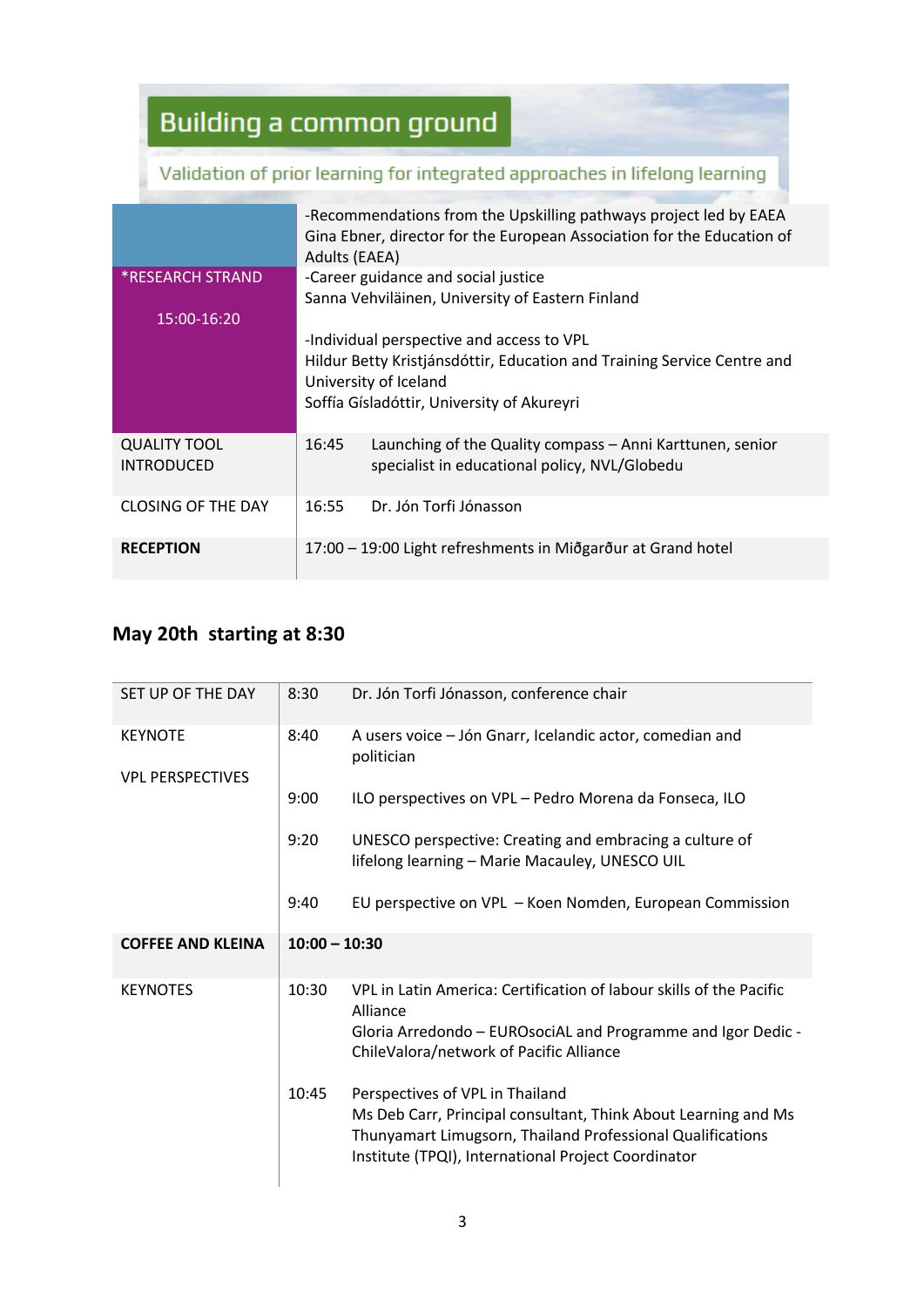Validation of prior learning for integrated approaches in lifelong learning

|                                              | 11:00        | Research: State of the art<br>Timo Halttunen, University of Turku and Ruud Duvekot, the<br>European Centre Valuation Prior Learning (EC-VPL)                                                                                                                                                                                                                                                                                                                                                                                                                                                                                                                                                                                                                                                                                                                                                                            |
|----------------------------------------------|--------------|-------------------------------------------------------------------------------------------------------------------------------------------------------------------------------------------------------------------------------------------------------------------------------------------------------------------------------------------------------------------------------------------------------------------------------------------------------------------------------------------------------------------------------------------------------------------------------------------------------------------------------------------------------------------------------------------------------------------------------------------------------------------------------------------------------------------------------------------------------------------------------------------------------------------------|
| <b>PANEL DISCUSSIONS</b>                     | 11:15        | Integrating validation policies and practices - How can<br>cooperation between labour market stakeholders, social<br>partners and the world of education better support VPL for<br>efficient transitions, re- and upskilling on the labour market?<br>Keynote: Labour market reforms in Sweden - what role will VPL<br>play? - Anna Kahlson, the Swedish National Agency for Higher<br><b>Vocational Education</b><br><b>Panellists:</b><br>Pedro Moreno da Fonseca, Technical Specialist on Lifelong<br>Learning, SKILLS Branch, ILO<br>Ernesto Villalba-Garcia, Expert, European Center for the<br>Development of Vocational Education and Training (Cedefop)<br>Gina Ebner, Secretary General of the European Association for<br>the Education of Adults.<br>Porsteinn Víglundsson, CEO for Hornsteinn company wihtin the<br>building industry in Iceland<br>Moderator: Ida Thomson, consultant at Bättra konsult AB |
| <b>LUNCH</b>                                 | 12:00 -13:00 |                                                                                                                                                                                                                                                                                                                                                                                                                                                                                                                                                                                                                                                                                                                                                                                                                                                                                                                         |
| <b>WORKSHOPS</b>                             |              | $13:00 - 14:20$ and $15:00 - 16:20$<br>Parallell workshops (the content before and after coffee break)<br>*Except for the Research strand                                                                                                                                                                                                                                                                                                                                                                                                                                                                                                                                                                                                                                                                                                                                                                               |
| <b>VPL AND WORKING</b><br><b>LIFE</b>        |              | -VPL and the Irish retail employees<br>Dr. Oran Doherty, Retail Apprenticeship Manager Ibec<br>-VPL against job standards a model towards certification in Iceland<br>Haukur Harðarson, specialist at the ETSC and Guðfinna Harðardóttir on<br>the case of Starfsmennt<br>-VPL for adults at work and job seekers, developments in Brazil<br>Mr Leonardo Lapa Pedreira, Manager of Basic Education at SESI, the<br><b>Brazilian Industrial Social Services</b>                                                                                                                                                                                                                                                                                                                                                                                                                                                          |
| <b>VPL AND EDUCATION</b><br><b>/TRAINING</b> | Education    | -YH-flex: Validation in Higher Vocational Education<br>Anna Kahlson and Marcus Karlsson, Swedish National Agency for Higher                                                                                                                                                                                                                                                                                                                                                                                                                                                                                                                                                                                                                                                                                                                                                                                             |